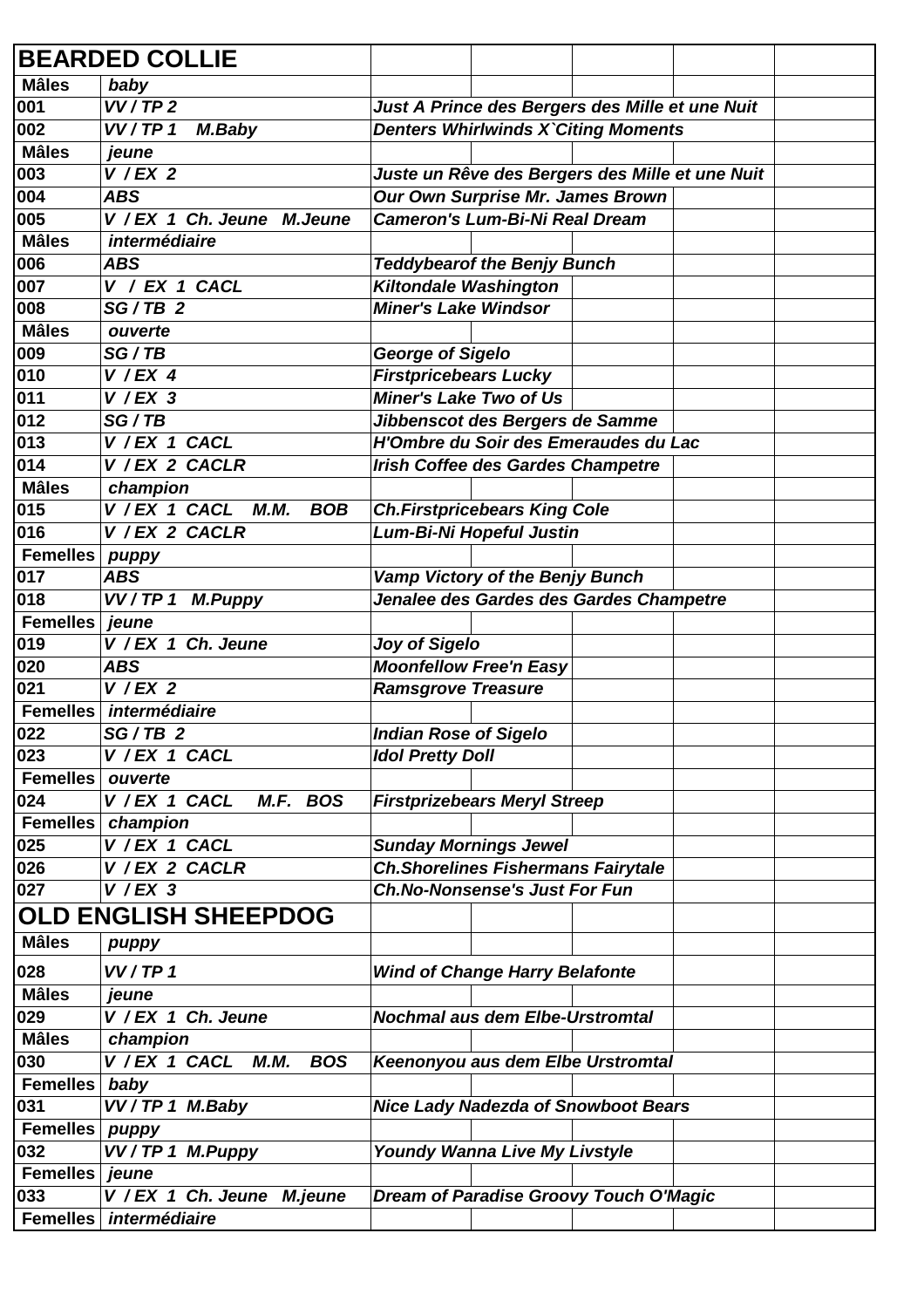| 034               | V / EX 1 CACL                       | Nikita aus der Boverheide                        |
|-------------------|-------------------------------------|--------------------------------------------------|
| <b>Femelles</b>   | ouverte                             |                                                  |
| 035               | V / EX 2 CACLR                      | Adorable Phyllis to our Hearts of the Klit-Ly's  |
| 036               | V / EX 1 CACL<br><b>BOB</b><br>M.F. | <b>Sealords Quality Time for Youandi</b>         |
| 037               | $V$ /EX 3                           | <b>Wind of Change Greta Garbo</b>                |
|                   | <b>BORDER COLLIE</b>                |                                                  |
| <b>Mâles</b>      |                                     |                                                  |
|                   | baby<br>VV/TP 1                     |                                                  |
| 038               |                                     | <b>Eyes of the World Nothing Else Matters</b>    |
| 039               | VV/TP2                              | <b>Quellyane New Legacy Sir Beau</b>             |
| 040               | VV/TP3                              | <b>Nothing more As Lloyd Of Kaliko's Home</b>    |
| <b>Mâles</b>      | puppy                               |                                                  |
| 041               | VV/TP 1                             | A borders Make My Day from Dei Rovi Fioriti      |
| 042               | <b>ABS</b>                          | <b>Beautiful Magic Eyes Aragon</b>               |
| <b>Mâles</b>      | jeune                               |                                                  |
| 043               | $V$ /EX 3                           | Sawasdee Eyk                                     |
| 044               | $V$ / EX 2                          | <b>From Borders Home Maska Mato</b>              |
| 045               | SG/TB4                              | <b>Highlight of Blue Roof Cottage</b>            |
| 046               | V / EX 1 Ch. Jeune                  | <b>Carma Charmer from Border Motion</b>          |
| 047               | SG/TB                               | Dash von den fünf Wilden                         |
| 048               | SG/TB                               | <b>Sunny of The South Border Aussies</b>         |
| <b>Mâles</b>      | intermédiaire                       |                                                  |
| 049               | V / EX 1 CACL                       | <b>Eyes of the World My Special Victory</b>      |
| <b>Mâles</b>      | travail                             |                                                  |
| 050               | V / EX 1 CACL                       | <b>Jolly Jigger of Clan Miphydes</b>             |
| 051               | V / EX 2 CACLR                      | <b>Billy vom Aacher Schauinsland</b>             |
| <b>Mâles</b>      | ouverte                             |                                                  |
| 052               | $SG/TB$ 4                           | <b>Zecara's Dive Into The Sun</b>                |
| 053               | <b>ABS</b>                          | <b>Shadow of Mine Crazy for You</b>              |
| 054               | $V$ / EX 3                          | <b>Ace's Legacy Mister Quellyane Grey</b>        |
| 055               | V / EX 1 CACL                       | <b>Simaro Heartbreaker</b>                       |
| 056               | V / EX 2 CACLR                      | Why not vom Skuddenhof                           |
| <b>Mâles</b>      | champion                            |                                                  |
| 057               | V / EX 1 CACL M.M.<br><b>BOB</b>    | Kaypo Van't Hof Van Mira                         |
| 058               | V / EX 2 CACLR                      | <b>Grace of Angel's Home Daily Joy of Life</b>   |
| <b>Mâles</b>      | vétéran                             |                                                  |
| 059               | Ch. Vétéran<br>$V$ / EX 1           | <b>Ch.Flair Kiwi Kobi At Lochburn</b>            |
| 060               | SG/TB <sub>2</sub>                  | <b>Geoffrey ofd Kevins Land</b>                  |
| <b>Femelles</b>   | baby                                |                                                  |
| 061               | VV/TP                               | <b>Design Coco Chanel</b>                        |
| 062               | VV/TP4                              | <b>From Borders Home oh so Beau-tiful</b>        |
| 063               | VV/TP2                              | <b>Aces Legacy Norah Quellyane Jones</b>         |
| 064               | VV/TP 1                             | Kell-i-Jan No Mercy                              |
| 065               | VV/TP3                              | Eyes of the World New Gold Dream                 |
| <b>Femelles</b>   | puppy                               |                                                  |
| 066               | VV/TP 1                             | <b>Kinaway World Connection</b>                  |
| 067               | ABS                                 | <b>Beautiful Magic Eyes Ayleen</b>               |
| <b>Femelles</b>   | jeune                               |                                                  |
| 068               | SG/TB                               | <b>Legend of Braveheart Cosmic Soulmate</b>      |
| 069               | SG/TB                               | Lillifee in Blue-Sable IV. Queen of Eskalony     |
| 070               | V / EX 1 Ch. J. M.J. M.F. BOS       | Sawasdee Eyota                                   |
| $\overline{0}$ 71 | $V$ / EX 4                          | <b>Wendevick Malaika</b>                         |
| 072               | $V$ / EX 2                          | Royal High Rock Money Can't Buy From Bordershome |
| 073               | SG/TB                               | <b>Flying Heartbreakers Lovely Kendra</b>        |
|                   |                                     |                                                  |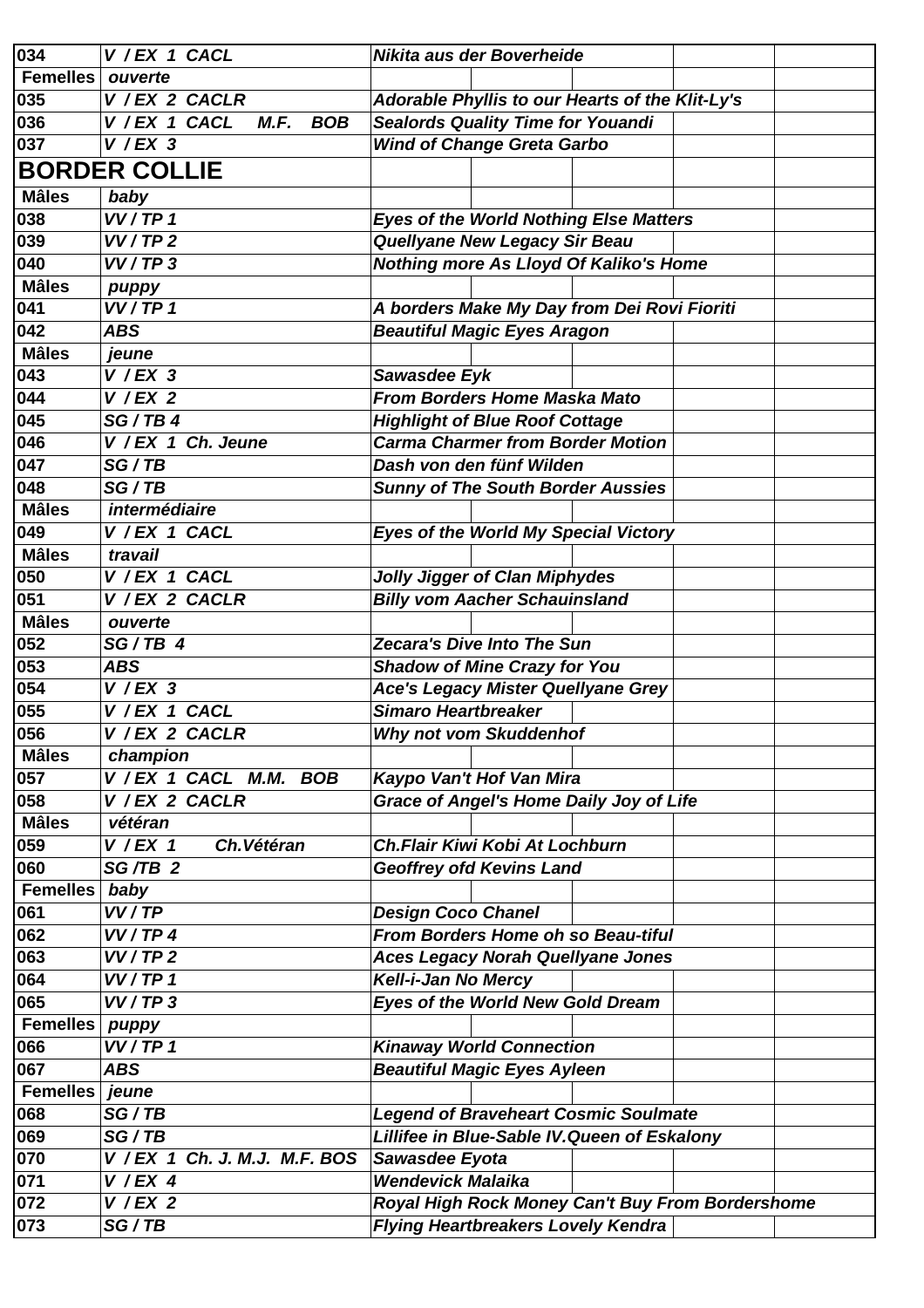| $\overline{0}$ 74 | $V$ / EX 3                     | <b>Eyes Of The World Noya Amarillo</b>            |
|-------------------|--------------------------------|---------------------------------------------------|
| 075               | V / EX                         | <b>Wendevick No-Limits Yara Border's Motion</b>   |
| 076               | <b>ABS</b>                     | <b>Sawasdee Edda Evening Star</b>                 |
| <b>Femelles</b>   | intermédiaire                  |                                                   |
| 077               | V / EX 2 CACLR                 | Kir Royal de Taraway                              |
| 078               | $V$ / EX 3                     | <b>Blue County Border Endearing Enya</b>          |
| 079               | V / EX 1 CACL                  | <b>Bordersplace Miss Magic First Lady in Gold</b> |
| <b>Femelles</b>   | travail                        |                                                   |
| 080               | V / EX 1 CACL                  | <b>Great Wish</b>                                 |
| <b>Femelles</b>   | ouverte                        |                                                   |
| 081               | SG/TB                          | <b>Futurebe Everlasting Love</b>                  |
| 082               | V / EX                         | My Eternal Flame Van't Hof Van Mira               |
| 083               | V / EX 2 CACLR                 | <b>Borderiinan Illyana</b>                        |
| 084               | SG/TB                          | <b>Wild Charming Fame at Real Pearl</b>           |
| 085               | $V$ / EX 4                     | <b>Borders Make My Day My Fair Lady</b>           |
| 086               | V / EX 1 CACL                  | Kaliko                                            |
| 087               | $V$ /EX 3                      | From Borders Home Vjekova                         |
| 088               | SG/TB                          | <b>Esta vom Skuddenhof</b>                        |
|                   |                                |                                                   |
|                   | <b>COLLIE (rough)</b>          |                                                   |
| <b>Mâles</b>      | baby                           |                                                   |
| 089               | VV/TP 1<br>M.Baby              | <b>Lord Nelson From Ospern</b>                    |
| <b>Mâles</b>      | puppy                          |                                                   |
| 090               | VV/TP 1                        | Ean the Spirit of Love vom Ruf-Clan               |
| 091               | <b>ABS</b>                     | <b>Quite A Wish of the Loving Collies</b>         |
| 092               | V/P3                           | <b>Fox Lions Quitjoff</b>                         |
| 093               | VV/TP2                         | J'ai Ose Of Lowlands Green Valley                 |
| <b>Mâles</b>      | jeune                          |                                                   |
| 094               | $V$ /EX 3                      | <b>Quest for Fame vom Haus Rosenpracht</b>        |
| 095               | <b>ABS</b>                     | <b>Liaison Chagall</b>                            |
| 096               | $V$ / EX 2                     | <b>Dallinaire Darkly Dramatic</b>                 |
| 097               | V / EX 1 Ch. Jeune M.J.        | Gentle Image A New Designer                       |
| <b>Mâles</b>      | intermédiaire                  |                                                   |
| 098               | V / EX 2 CACLR                 | <b>Naughty n' Nice vom Haus Rosenpracht</b>       |
| 099               | V / EX 1 CACL<br>M.M. BOB      | Do Ripaumia Nelson                                |
| <b>Mâles</b>      | ouverte                        |                                                   |
| 100               | $SG/TB$ 3                      | <b>Baxter of Hunters Castle</b>                   |
| 101               | $SG/TB$ 4                      | Haydn Honey Hymn of Lowlands Green Valley         |
| 102               | V / EX 2 CACLR                 | Listen to Your Heart vom Haus Rosenpracht         |
| 103               | V / EX 1 CACL                  | <b>Hogan From Ospern</b>                          |
| <b>Mâles</b>      | champion                       |                                                   |
| 104               | $SG/TB$ 2                      | <b>Ch.Ricks Machagony</b>                         |
| 105               | V / EX 1 CACL                  | <b>Gizmo of Lowlands Green Valley</b>             |
| <b>Mâles</b>      | vétéran                        |                                                   |
| 106               | Ch. Vétéran M.V.<br>$V$ / EX 1 | <b>Besoin D'Amour du Secret des Lions</b>         |
| <b>Femelles</b>   |                                |                                                   |
| 107               | baby<br>VV/TP 1                |                                                   |
| <b>Femelles</b>   |                                | Laïka from Ospern                                 |
|                   | puppy                          |                                                   |
| 108               | VV/TP4                         | Eden a Kiss of the Wild Rose vom Ruf-Clan         |
| 109               | VV/TP3                         | <b>Chase the Sun of Hunters Castle</b>            |
| 110               | VV/TP2                         | Royal Blue Princess vom Haus Rosenpracht          |
| 111               | VV/TP 1<br><b>M.Puppy</b>      | Jeux D'Amour Of Lowlands Green Valley             |
| <b>Femelles</b>   | jeune                          |                                                   |
| 112               | V / EX                         | <b>Palace Rose Vom Haus Rosenpracht</b>           |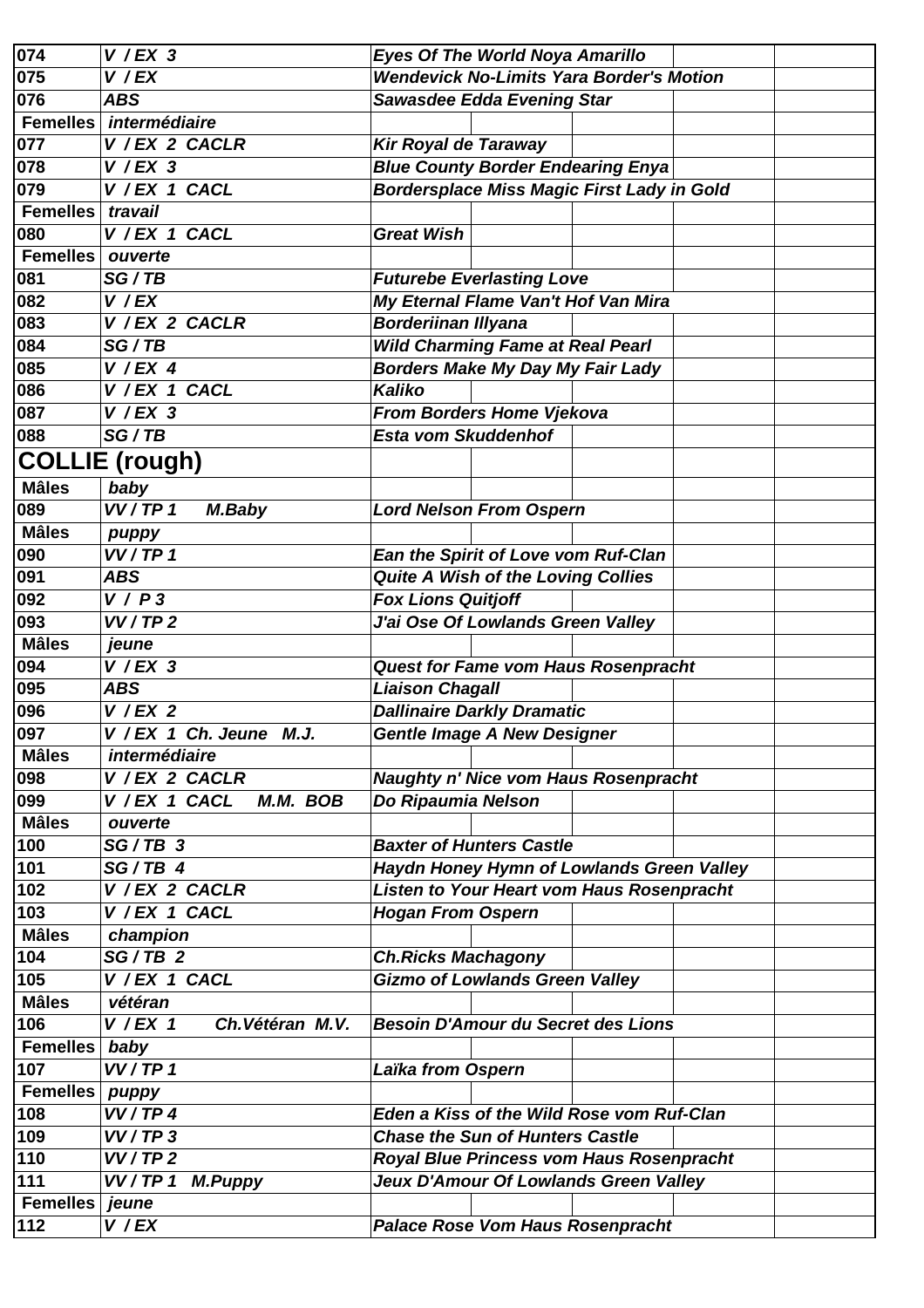| 113              | $V$ / $EX$                    | <b>Quick Step vom Haus Rosenpracht</b>                |
|------------------|-------------------------------|-------------------------------------------------------|
| $114$            | <b>ABS</b>                    | <b>Liaison Chansonnette</b>                           |
| 115              | V / EX 1 Ch. Jeune            | <b>Riverside Song Waltzing Matilda</b>                |
| <b>Femelles</b>  | intermédiaire                 |                                                       |
| 116              | V / EX 1 CACL<br>M.F. BOS     | <b>Scottlyme Magical Kiss</b>                         |
| 117              | V / EX 2 CACLR                | O de Chanel vom Haus Rosenpracht                      |
| <b>Femelles</b>  | ouverte                       |                                                       |
| 118              | V / EX 2 CACLR                | J-Lo vom Haus Rosenpracht                             |
| 119              | $V$ / EX 3                    | Eyes of an Angel de Flores Lautitia                   |
| 120              | V / EX 1 CACL                 | Halona Fortune et Chance des Vallées d'Atrébatie      |
|                  | <b>COLLIE (smooth)</b>        |                                                       |
| <b>Mâles</b>     | ouverte                       |                                                       |
| 121              | V / EX 1 CACL<br>M.M. BOS     | <b>Turella's Star is Born</b>                         |
|                  |                               |                                                       |
| <b>Femelles</b>  | jeune                         |                                                       |
| 122              | V / EX 1 Ch. Jeune M.F. BOB   | <b>Turella's Walnut Cake</b>                          |
|                  | Femelles <i>intermédiaire</i> |                                                       |
| 123              | V / EX 1 CACL                 | <b>Turella's Very Pretty</b>                          |
| <b>Femelles</b>  | ouverte                       |                                                       |
| 124              | V / EX 1 CACL                 | <b>Turella's Unlimited Love</b>                       |
| 125              | <b>ABS</b>                    | <b>Legend of Camelot's Alruna</b>                     |
| <b>Femelles</b>  | champion                      |                                                       |
| 126              | V / EX 1 CACL                 | <b>Calista of Bohemia Balada</b>                      |
|                  | <b>SHETLAND SHEEPDOG</b>      |                                                       |
| <b>Mâles</b>     | baby                          |                                                       |
| 128              | VV/TP 1<br>M.Baby             | Justy Pour ces Dames des Romarin de Mayerling         |
| 129              | VV/TP2                        | Jay-Z Ben Nevis des Terres de Lorraine                |
| <b>Mâles</b>     | puppy                         |                                                       |
| 130              | VV/TP 1                       | <b>James High Class of Pretty Countess</b>            |
| <b>Mâles</b>     | jeune                         |                                                       |
| 131              | V / EX2                       | <b>Dress Code Z Dablovy Studanky</b>                  |
| $\overline{1}32$ | V / EX 1 Ch. Jeune M. Jeune   | Napoléone Di Bonaparte Van't Nevelse                  |
| 133              | <b>ABS</b>                    | <b>Blue witch Jimmy Mack</b>                          |
| 134              | SG/TB3                        | <b>Houdini of Desert Meadow</b>                       |
| <b>Mâles</b>     | intermédiaire                 |                                                       |
| 135              | SG/TB                         | <b>Keep Cool Toby Of Agility Fascination</b>          |
| 136              | V / EX                        | Imhotep                                               |
| 137              | V / EX                        | <b>Lucky Blue Qui Gagnent Toutes Les Cœurs</b>        |
| 138              | V / EX4                       | <b>Light My Fire Amoreno</b>                          |
| 139              | V / EX3                       | <b>Heathers Hill King Kinkies Ike</b>                 |
| 140              | V / EX 1 CACL                 | Happy Harry von der Saarhöhe                          |
| 141              | <b>ABS</b>                    | Si-Said Zacharovannyi Prince Leon                     |
| $\sqrt{142}$     | V / EX                        | <b>Iggy Pop Littel Rocker</b>                         |
| 143              | ABS                           | <b>Doodle Jump Devil of Burning Mountain</b>          |
| 144              | <b>ABS</b>                    | <b>Dusty Diamond Blue of Burning</b>                  |
| 145              | V / EX 2 CACLR                | Jari King Of Spades v.'t Maartenshuis                 |
| <b>Mâles</b>     | ouverte                       |                                                       |
| 146              | V / EX                        | <b>Bentley Dark am Woogbach</b>                       |
| 147              | V / EX4                       | <b>Rannerdale Ringmaster</b>                          |
| 148              | V / EX3                       | Hazan Negue des Pitchouns D'Aou Louns                 |
| 149              | V / EX                        | Frantz Petit Empereur Des Mille Eclats des Tournesols |
| 150              | V / EX 2 CACLR                | <b>Evad Space Shadow</b>                              |
| 151              | SG/TB                         | Fonzy Gold de la Fontaine D'Isis                      |
|                  |                               |                                                       |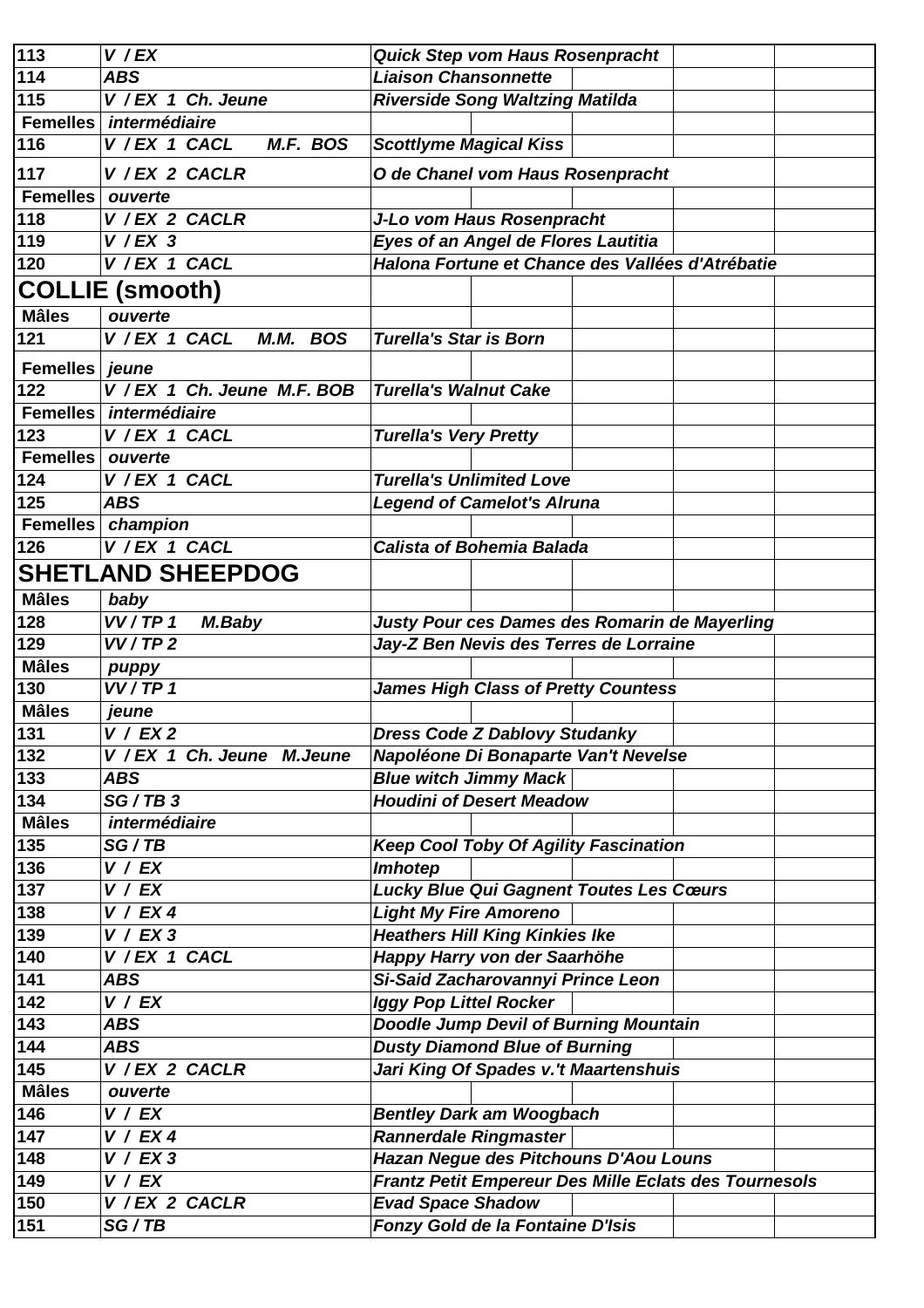| 152             | V / EX 1 CACL<br><b>BOB</b><br>M.M  | <b>Blue witch Hendrix dit Hawaï</b>                                           |
|-----------------|-------------------------------------|-------------------------------------------------------------------------------|
| <b>Mâles</b>    | champion                            |                                                                               |
| 153             | $\overline{V}$ / EX 2 CACLR         | <b>Danny Blue Qui Gagnent Touts Les Cœurs</b>                                 |
| 154             | V / EX 1 CACL                       | Ch.Gentleman Cysco des Romarins de Mayerling                                  |
| 155             | V / EX                              | Flashdance Blue du Chemins des Roselières                                     |
| 156             | V / EX4                             | Geule D'Enfer El Diablo des Romarins de Mayerling                             |
| 157             | <b>ABS</b>                          | Ch.Gimme All Your Lovin des Lutins de Cassiopee                               |
| 158             | V / EX3                             | <b>Tiptop Taubyn v.'t Maartenshuis</b>                                        |
| <b>Mâles</b>    | vétéran                             |                                                                               |
| 159             | $V$ / EX 1<br>Ch. Vétéran           | <b>Ch. Heathers Hill King Duuc Ducati</b>                                     |
| <b>Femelles</b> | baby                                |                                                                               |
| 127             | VV/TP 1                             | <b>Donna Lottchen vom Schloss Ramstedt</b>                                    |
| 160             | <b>ABS</b>                          | Jill von der Saarhöhe                                                         |
| 161             | V/P3                                |                                                                               |
|                 |                                     | Java De Broadway des Romarins de Mayerling                                    |
| 162             | VV/TP2                              | Je ne Veut Qu'elle des Romarins de Mayerling                                  |
| <b>Femelles</b> | puppy                               |                                                                               |
| 163             | VV/TP4                              | <b>Bluewitch Just Addicted To You</b>                                         |
| 164             | VV/TP3                              | Jaya'Lynn du Village de Trelan                                                |
| 165             | V / P                               | <b>Lovesome Surprise</b>                                                      |
| 166             | V / P                               | <b>Heathers Hill Queen Pip Aki Morini</b>                                     |
| 167             | V / P                               | <b>Janett Black Star of Pretty Countess</b>                                   |
| 168             | VV/TP2                              | Jolly -Zoe-Blue                                                               |
| 169             | VV/TP 1<br><b>M.Puppy</b>           | <b>Gentle Rose Jaklin</b>                                                     |
| <b>Femelles</b> | jeune                               |                                                                               |
| 170             | V / EX4                             | Kiss Me Kacey from the Crazy Shelties                                         |
| 171             | SG/TB                               | Kiss Me Kiwi of the Crazy Shelties                                            |
| 172             | SG/TB                               | <b>Lovely Lou From The Crazy Shelties</b>                                     |
| 173             | SG/TB                               | <b>Heathers Hill Queen Mori Morini</b>                                        |
| 174             | V / EX 1 Ch. Jeune                  |                                                                               |
|                 | V / EX2                             | <b>Lady In Blue of Agility Fascination</b><br><b>Degallo A Secret Mission</b> |
| 175             |                                     |                                                                               |
| 176             | V / EX 3                            | <b>Blue witch Joy Division</b>                                                |
| <b>Femelles</b> | intermédiaire                       |                                                                               |
| 177             | V / EX 2 CACLR                      | <b>Ilargi Blue Moon des Bordes Rouges</b>                                     |
| 178             | $SG/TB$ 4                           | Kandy Black Qui Gagnent Touts les Coeurs                                      |
| 179             | SG/TB                               | <b>Heathers HillQueen Kinkies Ivy</b>                                         |
| 180             | V / EX 1 CACL<br>M.F. BOS           | Il Était Une Fois une Amour de Vanille des Romarins de Maye                   |
| 181             | <b>ABS</b>                          | Infinie Douceur d'Eté des Lutins de Cassiopee                                 |
| 182             | V / EX3                             | <b>Blue witch Irrésistible Tentation</b>                                      |
| <b>Femelles</b> | ouverte                             |                                                                               |
| 183             | SG/TB                               | Josi Queen White From The Crazy Shelties                                      |
| 184             | SG/TB                               | <b>Arrow of Hope from Strawberry</b>                                          |
| 185             | V / EX4                             | <b>Exellent Choice Dream Light</b>                                            |
| 186             | <b>ABS</b>                          | <b>Mainland's Amber Rose</b>                                                  |
| 187             | V / EX 1 CACL                       | Golden Apple du Foresland                                                     |
| 188             | SG/TB                               | <b>Galaway Of Morgane Forest</b>                                              |
| 189             | V / EX                              | <b>Gweness Black de la Fontaine D'Isis</b>                                    |
| 190             | V / EX                              | Hera Black of Germany de la Fontaine D'Isis                                   |
| 191             | V / EX 2 CACLR                      | Heaven's Dream des Romarins de Mayerling                                      |
| 192             | $V$ /EX 3                           | High Light Heavenly des Diablotins de Nooch                                   |
| <b>Femelles</b> | champion                            |                                                                               |
| 193             | V / EX 1 CACL                       | <b>Ch.Ehawee Elishma vom Ohmtalteufel</b>                                     |
| <b>Femelles</b> | vétéran                             |                                                                               |
|                 |                                     |                                                                               |
| 194             | V / EX 1 Ch. Vétéran<br><b>M.V.</b> | <b>Hvidebro Zobel</b>                                                         |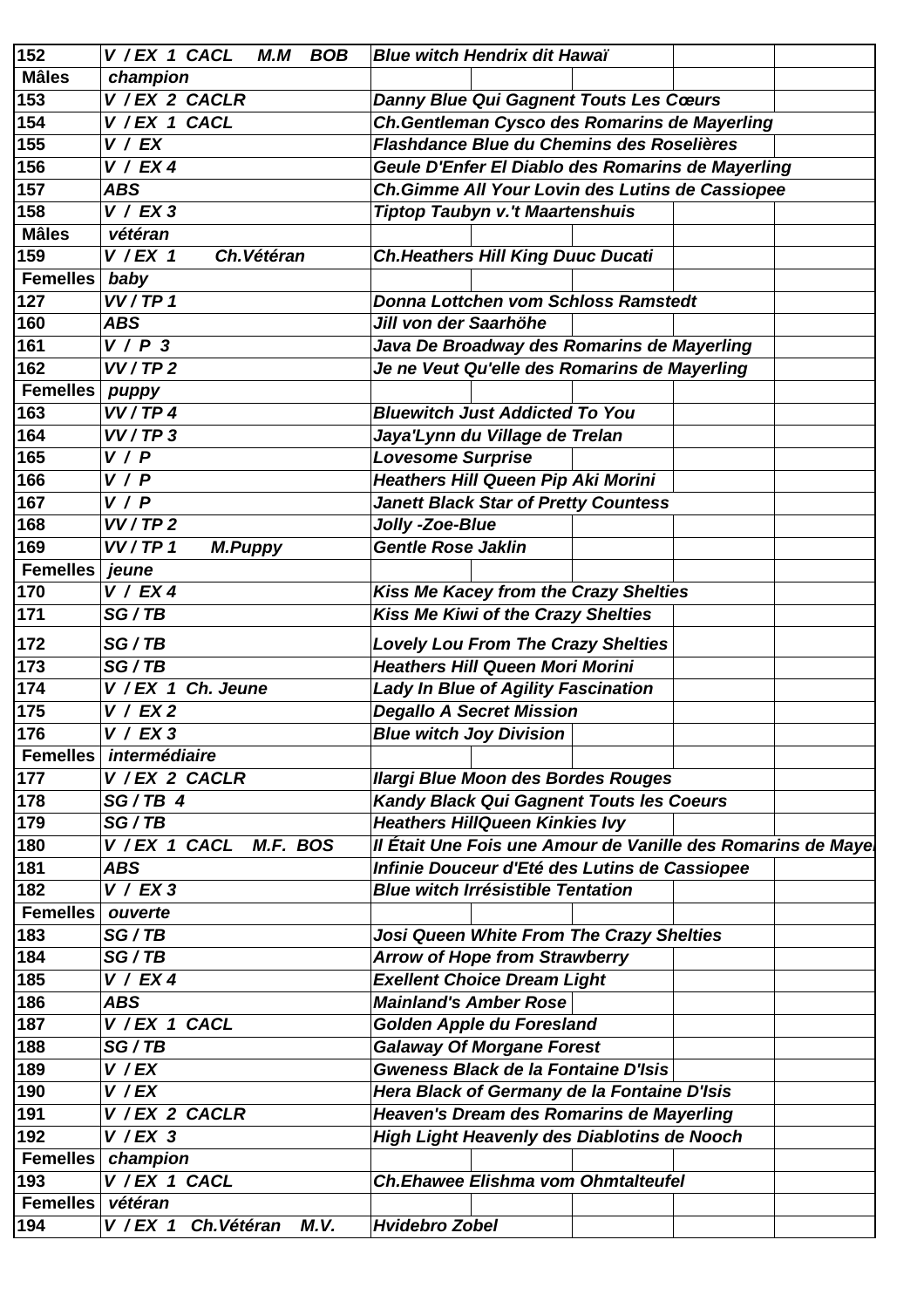| 195             | <b>ABS</b>                         | <b>Tess Des Prairies Fauchées</b>                               |
|-----------------|------------------------------------|-----------------------------------------------------------------|
|                 | <b>WELSH CORGI (Cardigan)</b>      |                                                                 |
| <b>Mâles</b>    | jeune                              |                                                                 |
| 196             |                                    | V / EX 1 Ch. Jeune M.J. BOB   Hanlon's Star Something About You |
| <b>Mâles</b>    | ouverte                            |                                                                 |
| 197             | SG/TB2                             | <b>Hopcyn Red Boy of Saint Hilaire's Park</b>                   |
| 198             | V / EX 1 CACL                      | Hanlon's Star Let Me Entertain You                              |
| <b>Femelles</b> | baby                               |                                                                 |
| 199             | VV/TP 1<br>M.Baby                  | <b>Hashfan Skylight</b>                                         |
| <b>Femelles</b> | puppy                              |                                                                 |
| 200             | VV/TP 1<br><b>M.Puppy</b>          | <b>Waggerland Quality Made</b>                                  |
|                 | <b>WELSH CORGI (Pembroke)</b>      |                                                                 |
| <b>Mâles</b>    | puppy                              |                                                                 |
| 201             | VV/TP 1<br><b>M.Puppy</b>          | Je-Suis-Aiden-Quinn Des Contamines                              |
| <b>Mâles</b>    | jeune                              |                                                                 |
| 202             | V / EX 1 Ch. Jeune                 | Y Ddraig Goch Knight of Manorbier                               |
| <b>Mâles</b>    | ouverte                            |                                                                 |
| 203             | V / EX 1 CACL M.M.<br><b>BOB</b>   | <b>Dragonjoy Talisman</b>                                       |
| <b>Femelles</b> | jeune                              |                                                                 |
| 204             | V / EX 1 Ch. Jeune                 | <b>Magic Fairy vom Prinzendamm</b>                              |
| 205             | $V$ / EX 2                         | <b>Just A French Lass des Contamines</b>                        |
| <b>Femelles</b> | ouverte                            |                                                                 |
|                 | V / EX 1 CACL<br>M.F. BOS          |                                                                 |
| 206             |                                    | <b>Shamquin Fairy Queen</b>                                     |
| 207             | SG/TB2                             | High Style My Blue Hour By Guerlain des Contamines              |
|                 | <b>AUSTRALIAN SHEPHERD</b>         |                                                                 |
| <b>Mâles</b>    | baby                               |                                                                 |
| 208             | <b>ABS</b>                         | Just last but not Least Of Blue Angel's Spirit                  |
| 209             | VV/TP2                             | <b>James Bomb Du Petit Mont D'Eden</b>                          |
| 210             | V / P<br>$\boldsymbol{\mathsf{3}}$ | <b>Na Caorrun Jazon</b>                                         |
| 211             | VV/TP 1<br>M.Baby                  | J'ai Dancé Avec L'Amour du Chemin de la Belle Etoile            |
| 212             | WV/AP4                             | Na Caorrun Jago                                                 |
| <b>Mâles</b>    | puppy                              |                                                                 |
| 213             | VV/TP2                             | <b>Apple Gem Of Night Meadowville</b>                           |
| 214             | V / P                              | Na caorrun Jewel                                                |
| 215             | <b>ABS</b>                         | June Na Caorrun                                                 |
| 216             | <b>ABS</b>                         | Jango                                                           |
| 217             | V/P4                               | <b>Just Under The Radar Of Malpaso Of Angel Crossings</b>       |
| 218             | VV/TP 1<br><b>M.Puppy</b>          | <b>Just Keep On Trucking To Malpaso Of Angel Crossings</b>      |
| 219             | <b>ABS</b>                         | Jambo Hakuna Matata des Terres de Khairyaca                     |
| 220             | VV/TP3                             | Just a Red Touch des Rêves d'Opaline By Elvikam                 |
| <b>Mâles</b>    | jeune                              |                                                                 |
| 221             | <b>ABS</b>                         | Iron Des Perles De Magdalena                                    |
| 222             | SG/TB                              | <b>Jakob Black Des Passeurs D'Aurore</b>                        |
| 223             | SG/TB                              | I Am Fearless Red Du Petit Mont D'Eden                          |
| 224             | SG/TB                              | Impact Imminent du Petit Mont D'Eden                            |
| 225             | V / EX                             | <b>Aenor's Just Kidding</b>                                     |
| 226             | V / EX3                            | <b>New Time For True Beauty</b>                                 |
| 227             | V / EX4                            | Jazz des Passeurs D'Aurore                                      |
|                 |                                    |                                                                 |
| 229             | <b>ABS</b>                         | <b>Isaak</b>                                                    |
| 230             | G / B<br>$\overline{V}$ / $EX$     | <b>Troublemaker's Timothy Mc Gee</b>                            |
| 231             |                                    | <b>Mangry's Dark Knight</b>                                     |
| 232             | V / EX2                            | Jeek-One de la Lauze aux Micoucouliers                          |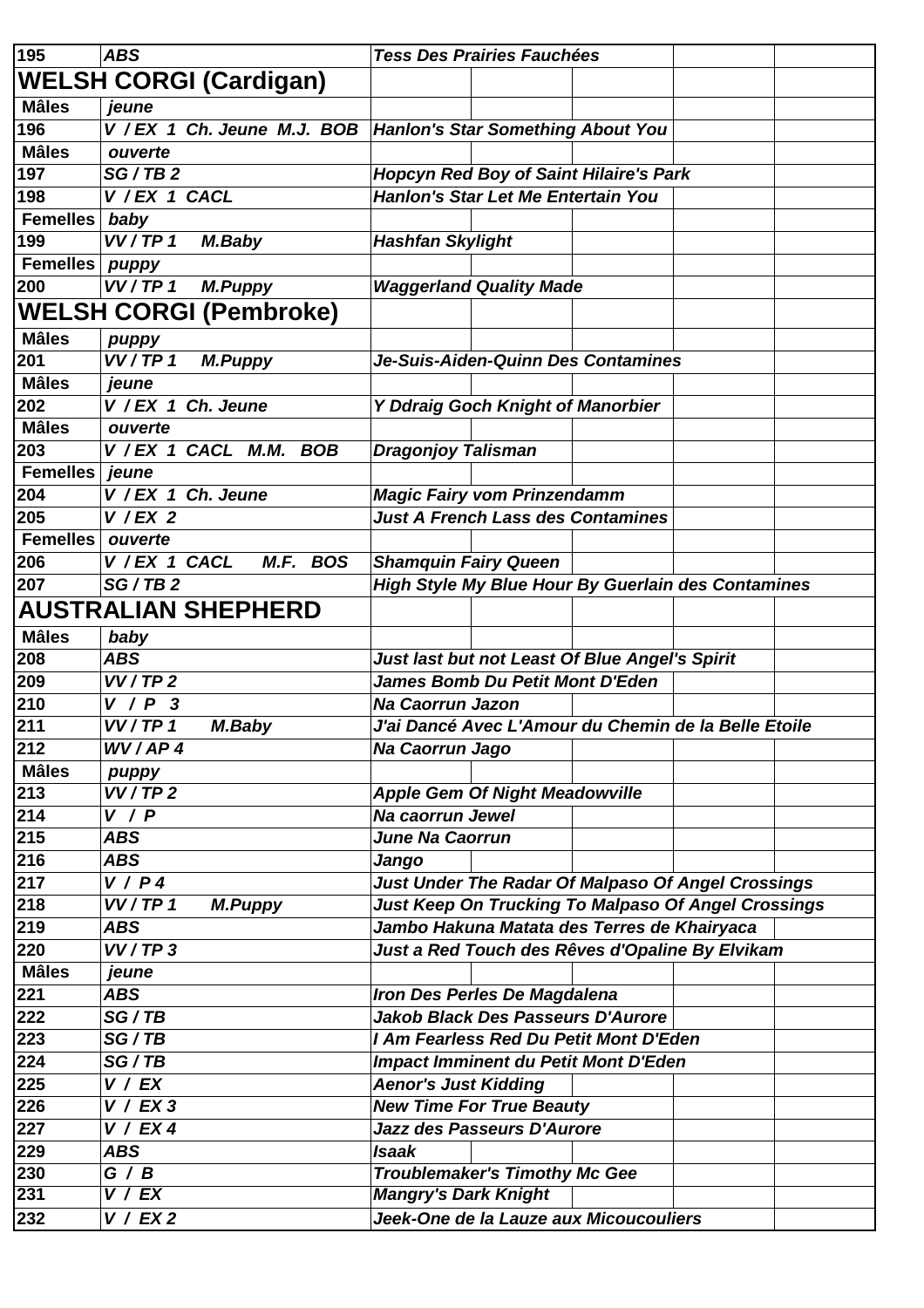| 233             | V / EX 1 Ch. Jeune M.J.     | Jumping Jack Flash des Terres de Khairyaca                      |
|-----------------|-----------------------------|-----------------------------------------------------------------|
| <b>Mâles</b>    | intermédiaire               |                                                                 |
| 234             | V / EX 2 CACLR              | <b>Itch Of Little Blue Stars</b>                                |
| 235             | SG / TB 3                   | If You Can Rock Me des Terres de Khairyaca                      |
| 236             | V / EX 1 CACL<br>M.M. BOB   | It's A Men's World du Chemin de la Belle Etoile                 |
| 237             | SG/TB4                      | If You Believe In Magic de la Ferme de Biesse                   |
| 238             | SG/TB                       | King Of The Mountain Of The Crazy Town                          |
| <b>Mâles</b>    | ouverte                     |                                                                 |
| 239             | G / B                       | Goliath Blue Eyes du Domaine de La Verdurette                   |
| 240             | V / EX 1 CACL               | <b>H'Once Upon A Time Des Minis Toon's</b>                      |
| 241             | SG/TB                       | Gallao le Mysterieux des Terres De Tulicaine                    |
| 242             | V / EX 2 CACLR              | <b>Thornapple Mon Petit Prince Adan</b>                         |
| 243             | V / EX4                     | Gueronn Mooving in the Show Navajo de L'Attrapeur de Rêve       |
| 244             | V / EX                      | <b>Indian Red Colours Gust of Wind</b>                          |
| 245             | $V / EX$ 3                  | Hoops Loving Man des Terres de Khairyaca                        |
| 246             | SG/TB                       | Troublemaker's Shanti Amitabha                                  |
| <b>Mâles</b>    | champion                    |                                                                 |
| 247             | $\overline{V}$ / EX 2 CACLR | <b>Indian Red Colours Gamble On Genko</b>                       |
| 248             | $V$ /EX 3                   | <b>Fahrenheit Des Chemins Cathares</b>                          |
| 249             | V / EX 1 CACL               | <b>Ch.Sunnyrain High In The Sky</b>                             |
| <b>Mâles</b>    | vétéran                     |                                                                 |
| 250             | <b>ABS</b>                  | Ch. Breezy Oaks Center On Ice                                   |
| <b>Femelles</b> | baby                        |                                                                 |
| 251             | VV/TP 1<br>M.Baby           | Jazz Is In The Air Du Chemin de la Belle Etoile                 |
| 252             | V / P                       | Justine France du Magicien d'Oz                                 |
| 253             | VV/TP3                      | <b>Joy Dream Come Trues</b>                                     |
| 254             | VV/TP4                      | Je Dance le Mia du Chemin de la Belle Etoile                    |
| 255             | V / P                       | Justify My Love du Rivage des Mille Etangs                      |
| 256             | VV/TP2                      | Just like a diamond Of Blue Angel's Spirit                      |
| <b>Femelles</b> | puppy                       |                                                                 |
| 257             | $V/P$ 4                     | <b>Just perfect des Chemins Cathares</b>                        |
| 258             | VV/TP2                      | Jazzin'lt Up At Malpaso Of Angel' Crossings                     |
| 259             | VV/TP3                      | Na Caorrun Jenna                                                |
| 260             | VV/TP 1<br><b>M.Puppy</b>   | Joanie's Butterfly des Terres de Khairyaca                      |
| <b>Femelles</b> | jeune                       |                                                                 |
| 228             | V / EX 4                    | Indian Red Colours Imagine an Idyllic Girl                      |
| 261             | <b>ABS</b>                  | Ishka Iris Willem Kane Du Houtland                              |
| 262             | V / EX                      | I Am Black Power Dite Iwenn Du Petit Mont D'Eden                |
| 263             | V / EX                      | Indiana Jane des P'tits Loups du Sundgau                        |
| 264             | SG/TB                       | Jungle King Nala des Mini Toon's                                |
| 265             | V / EX2                     | Indian Red Colours Inspire Deep Feelings dit Jyadjin            |
| 266             | V / EX                      | <b>Risingstar High Hope for True Beauty</b>                     |
| 267             | V / EX 1 Ch. Jeune M.F. BOS | Aenor's Just a Rather very Intelligent System                   |
| 268             | V / EX                      | <b>Jungle King Kiara Des Minis Toon's</b>                       |
| 269             | <b>ABS</b>                  | Just Push Play des Terres de Khairyaca                          |
| 270             | V / EX3                     | <b>Fraytal'k Crazy Town Cherry</b>                              |
| 271             | <b>ABS</b>                  | <b>Breezy - Thorn Valley Unlock Movie</b>                       |
| <b>Femelles</b> | intermédiaire               |                                                                 |
| 272             | G / B                       | Isabella du Domainede Naugigoutte                               |
| 273             | $V$ / $EX$                  | I Killed The Prom Queen du Chemin de la Belle Etoile            |
| 274             | V / EX4                     | It's My Live des Légendes D'Aenarock                            |
| 275             | $V$ / $EX$                  | Ilmaree Inblue D'Irelia du Chemin de la Lune aux Rêves          |
| 276             | V / EX 2 CACLR              | <b>Invictus I Set Fire to the Rain des Phantomes des Callas</b> |
|                 |                             |                                                                 |